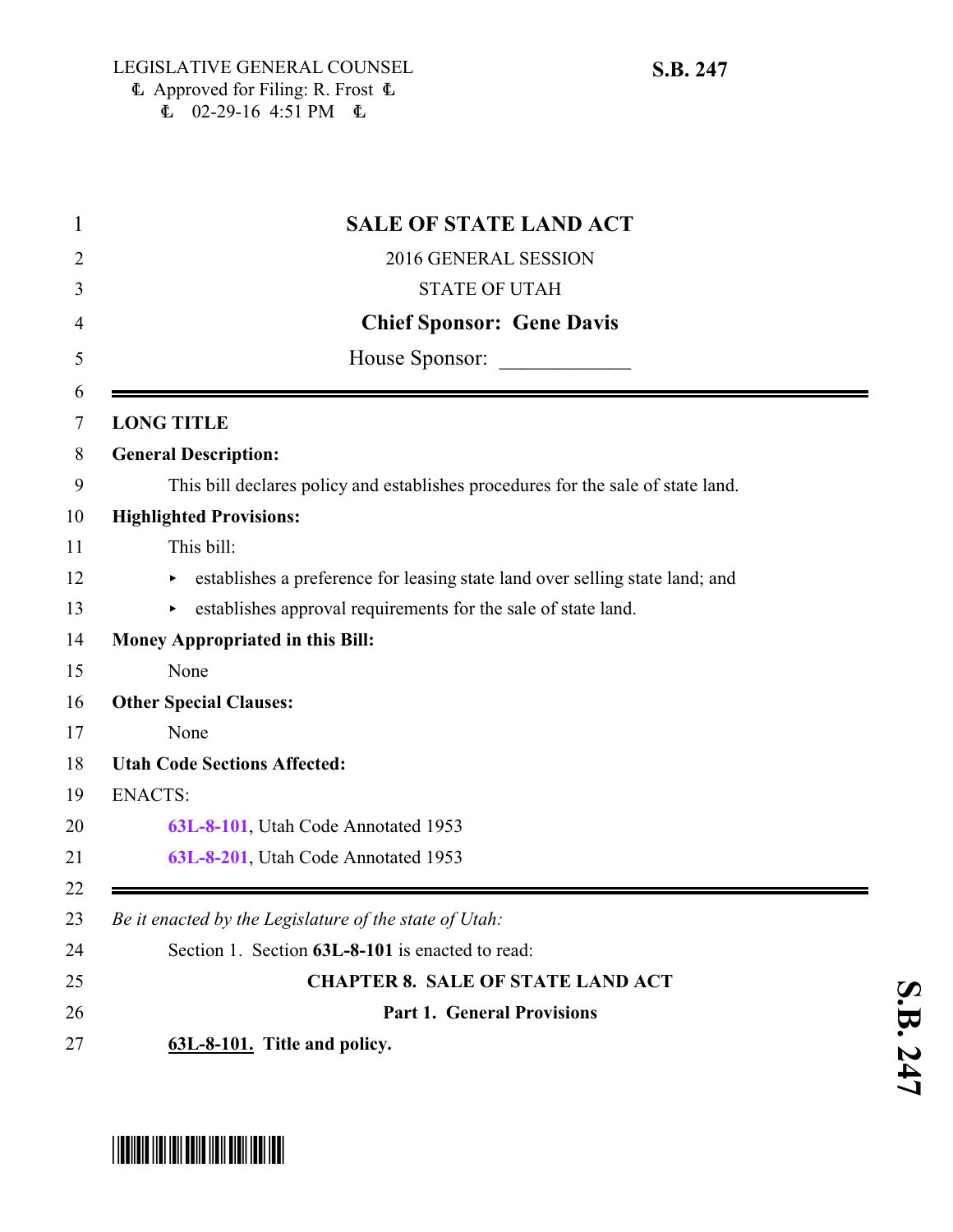<span id="page-1-0"></span>**S.B. 247 02-29-16 4:51 PM**

| 28 | This chapter is known as the "Sale of State Land Act."<br>(1)                                   |
|----|-------------------------------------------------------------------------------------------------|
| 29 | The Legislature declares that it is the policy of the state that:<br>(2)                        |
| 30 | (a) state land may not be sold except as consistent with this chapter; and                      |
| 31 | (b) the leasing of state land is preferred over the sale of state land.                         |
| 32 | Section 2. Section 63L-8-201 is enacted to read:                                                |
| 33 | Part 2. Procedures for the Sale of State Land                                                   |
| 34 | 63L-8-201. Sale of state land.                                                                  |
| 35 | As used in this chapter:<br>(1)                                                                 |
| 36 | "Agency" means the same as that term is defined in Section 63G-4-103.<br>(a)                    |
| 37 | (b) (i) "State land" means land owned by the state, including the state's:                      |
| 38 | (A) legislative and judicial branches;                                                          |
| 39 | (B) departments, divisions, agencies, boards, commissions, councils, and committees;            |
| 40 | and                                                                                             |
| 41 | institutions of higher education as defined under Section 53B-3-102.<br>(C)                     |
| 42 | "State land" does not mean:<br>(i)                                                              |
| 43 | (A) land owned by a political subdivision of the state;                                         |
| 44 | (B) land owned by a school district;                                                            |
| 45 | private land; or<br>(C).                                                                        |
| 46 | (D) school and institutional trust lands as defined in Section 53C-1-103.                       |
| 47 | (2) (a) Before legally binding the state by executing an agreement to sell or transfer 300      |
| 48 | or more acres of state land, an agency shall:                                                   |
| 49 | (i) make findings that:                                                                         |
| 50 | (A) the sale or transfer of state land is in the public interest; and                           |
| 51 | (B) a lease of the state land in question, as described in the policy outlined in               |
| 52 | Subsection $63L-8-101(2)(b)$ , would not be as beneficial to the public interest as the sale or |
| 53 | transfer of the state land; and                                                                 |
| 54 | (ii) submit the agreement or proposal along with the findings described in Subsection           |
| 55 | $(2)(a)(i)$ :                                                                                   |
| 56 | (A) to the Legislature for its approval or rejection; or                                        |
| 57 | (B) in the interim, to the Legislative Management Committee for review of the                   |
| 58 | agreement or proposal.                                                                          |